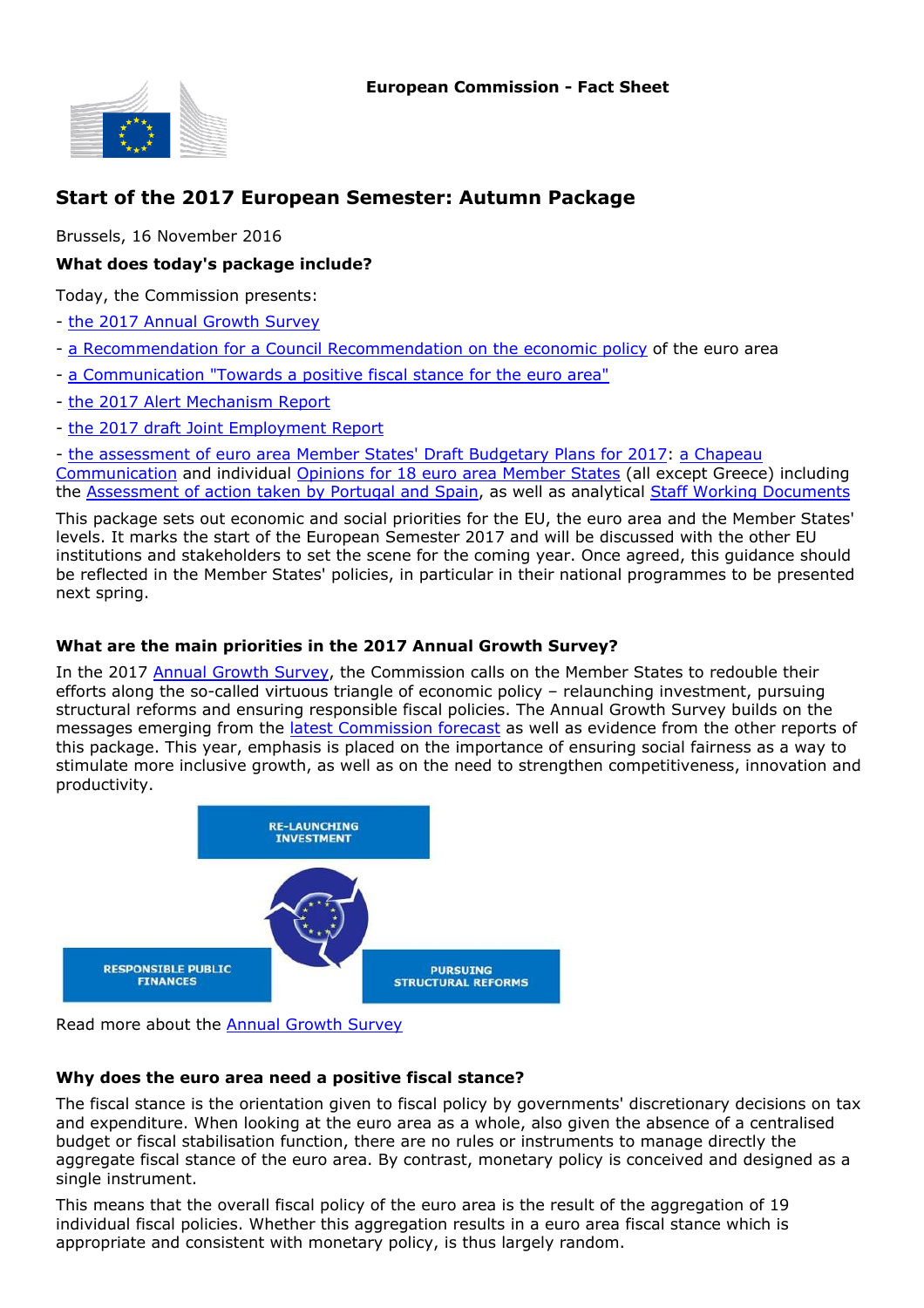To assess the current situation, it is important to consider the euro area as a single entity, as if there were a Finance Minister for the euro area as a whole, and to look at its fiscal policy in aggregate terms. This is the approach taken in this Communication.

At this point in time, the Commission considers that there is a case for a significantly more positive fiscal stance for the euro area. While there has been significant progress in recent years in the euro area, the recovery is still not accelerating, there is still significant unused capacity in labour and capital and uncertainty is high.

A positive fiscal stance refers both to the supportive, i.e. expansionary, direction that fiscal policy should take overall, and to the quality of the composition of the adjustment, in terms of repartition of efforts across countries and of the types of expenditure and/or taxes behind it. The Commission highlights that the effectiveness of fiscal policy to support the recovery is greatly helped by the current environment of low interest rates, and that the EU has put forward a number of initiatives, such as the tools of the [Investment Plan for Europe](https://ec.europa.eu/priorities/jobs-growth-and-investment/investment-plan_en), which can contribute to magnifying the effect of public spending on the real economy, by leveraging private investment and steering it towards quality projects.

For instance, guarantees to the European Fund for Strategic Investments (EFSI) are a particularly effective way for Member States with fiscal space to make good on their commitments to do their part to support the recovery in the euro area.

### **What does a fiscal expansion of up to 0.5% mean?**

Against the background of a resilient but modest economic recovery, the Commission is calling for a moderately expansionary fiscal stance for the euro area at this point in time. Based on estimates from the Commission services, a fiscal expansion of up to 0.5% of GDP at the level of the euro area as a whole is considered desirable for 2017 in the present circumstances.

This is more expansionary than the intentions of the Member States, as expressed in the draft budgets, and what the latest Commission forecast points to. This is also more than what a full delivery of the fiscal requirements contained in the Country-Specific Recommendations adopted by the Council in July 2016 would imply on aggregate, without taking account of the flexibility which exists within the rules.



#### *Euro area fiscal stance over 2011-2017*

While the direction for a desirable fiscal orientation is clear, the exact target for the change in the aggregate fiscal stance can be considered within a range and requires judgement.

A fiscal expansion of 0.3% would be the lower bound of the range: this would contribute to ensuring that the euro area halves its output gap in 2017, while being broadly compatible with the objective of fiscal sustainability. The output gap is the difference between the level of actual economic output and its potential.

However, such a stance may not be ambitious enough, especially since the estimates of the output gap are surrounded by uncertainty, and may therefore result in underestimating the need for stabilisation in the euro area.

By contrast, a fiscal expansion of 0.8% would represent an upper bound: it would allow for the output gap to be fully closed already in 2017. However, such a stance may be overly expansionary, since it may fuel undesirable overheating in some Member States and would add to fiscal sustainability concerns.

Therefore, a fiscal expansion of up to 0.5% of GDP represents a pragmatic and prudent target within this wider range of estimates: such an expansionary fiscal stance would reduce the share of unused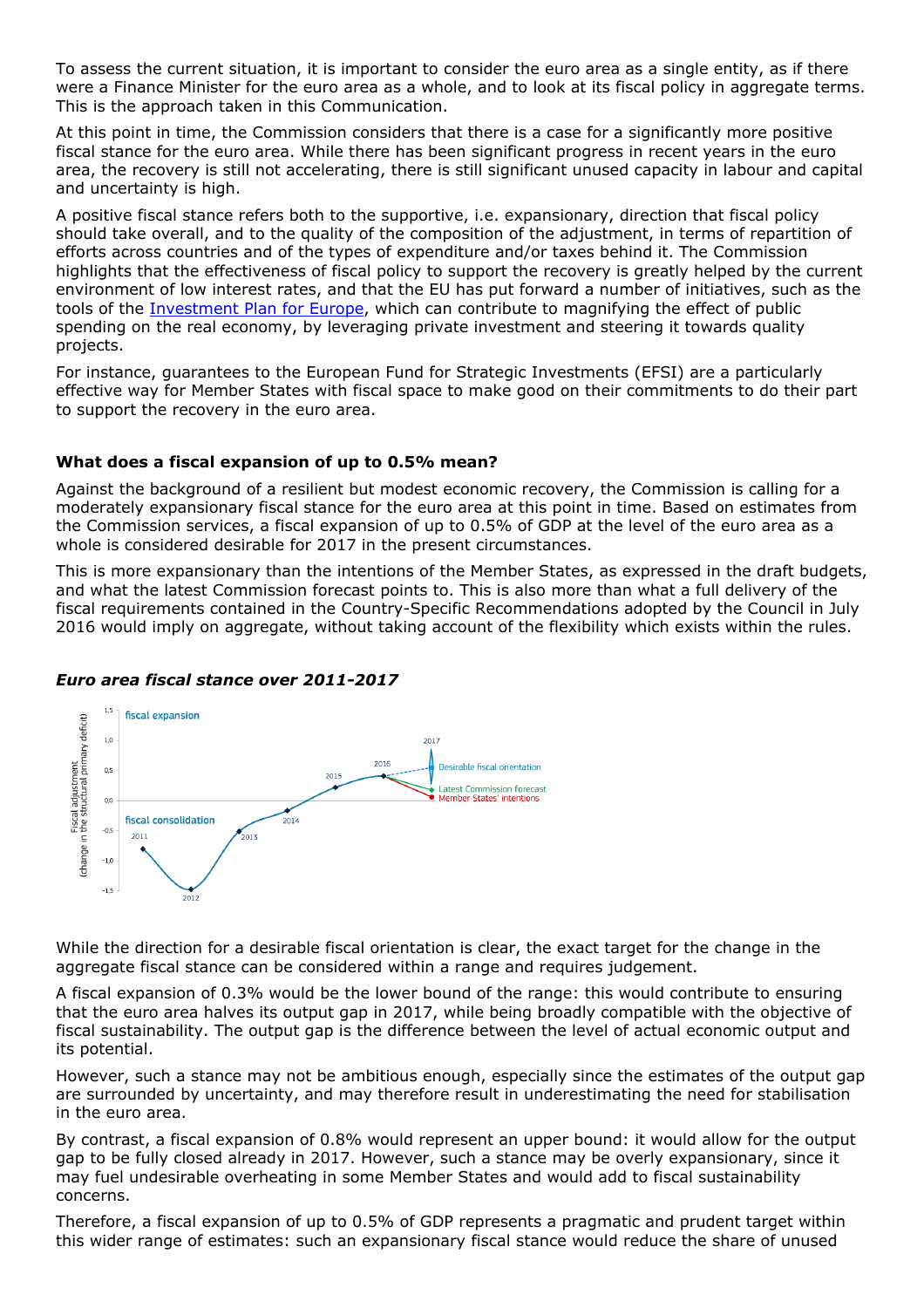productive capacity in the euro area, while supporting monetary policy and avoiding unnecessary overheating of the economy.

## **How do you intend to deliver this fiscal expansion?**

Member States are in very different situations in terms of fiscal space or consolidation needs across the euro area, and delivering an appropriate fiscal stance for the euro area as a whole is a matter for the collective responsibility of the euro area Member States.

The findings of this Communication are reflected in the fiscal aspects of the [Recommendation for a](https://ec.europa.eu/info/publications/2017-european-semester-recommendation-euro-area_en) [Council Recommendation on the economic policy](https://ec.europa.eu/info/publications/2017-european-semester-recommendation-euro-area_en) of the euro area that is also part of this package. This Recommendation sets priorities for the euro area as a whole for 2017-2018 and will be discussed by the Eurogroup, the Council and the European Council. Since last year, the Commission has been presenting such Recommendation at the start of the European Semester, to strengthen the discussion of issues of collective interest to the euro area. This is also part of Stage 1 of the follow-up to the [Five](https://ec.europa.eu/priorities/publications/five-presidents-report-completing-europes-economic-and-monetary-union_en) [Presidents' Report on Completing Europe's Economic and Monetary Union](https://ec.europa.eu/priorities/publications/five-presidents-report-completing-europes-economic-and-monetary-union_en) ("deepening by doing").

From the perspective of the Commission, Member States in the Excessive Deficit Procedure and others still needing to progress towards their medium-term budgetary objective should continue to do so, as recommended to them. Member States with fiscal space should be encouraged to carry out a more expansionary fiscal policy, including by making full use of the tools of the Investment Plan for Europe in order to maximise the impact on the real economy, such as guarantees to the European Fund for Strategic Investments.

To support this process, the Commission will continue to apply the Stability and Growth Pact with the economic reading which the rules foresee, including taking account of the challenges and priorities of the euro area as a whole. This approach is also reflected in the opinions on the 2017 Draft Budgetary Plans of euro area Member States adopted today (see below).

In discussing the appropriate fiscal stance for the euro area, the Commission not only stresses the need for a moderately expansionary fiscal stance at the present juncture, but also links this with further progress in the pursuit of structural reforms and sound public finances, both in terms of sustainability and quality, especially for Member States with high levels of debt. This is why the Commission will also continue to engage with each euro area Member State in the context of the European Semester. It will also re-assess the situation regularly in light of its future economic forecasts, and stand ready to act more.

# **Draft Budgetary Plans assessment**

The Commission has also completed its assessment of euro area Members States' Draft Budgetary Plans, taking into account its recent Autumn Economic Forecast and consultations with Member States. It adopted Opinions for 18 Member States today (all but Greece).

#### **Regarding the fifteen countries in the preventive arm of the SGP:**

- for five countries (**Germany, Estonia, Luxembourg, Slovakia and the Netherlands**), the DBPs are found to be **compliant** with the requirements for 2017 under the SGP.

- for four countries (**Ireland, Latvia, Malta, Austria**), the DBPs are found to be **broadly compliant** with the requirements for 2017 under the SGP. For these countries, the plans might result in some deviation from the adjustment paths towards each country's medium-term budgetary objective.

**-** for six countries (**Belgium, Italy, Cyprus, Lithuania, Slovenia, Finland**), the DBPs pose a **risk of non-compliance** with the requirements for 2017 under the SGP. The DBPs of these Member States might result in a significant deviation from the adjustment paths towards the respective medium-term objective. However, **Finland** has applied for use of the structural reform clause and investment clause. The Commission will take account of the uncertainty surrounding the output gap estimates when considering Finland's eligibility for the clause, which may in turn impact upon the assessment of compliance. In the case of **Lithuania**, the no-policy-change DBP included an application for use of the structural reform clause. The complete assessment of both Finland and Lithuania's possible eligibility for flexibility will take place within the normal European Semester cycle in the context of the assessment of the 2017 Stability Programme.

### **Regarding the three countries currently in the corrective arm of the SGP (i.e. in Excessive Deficit Procedure):**